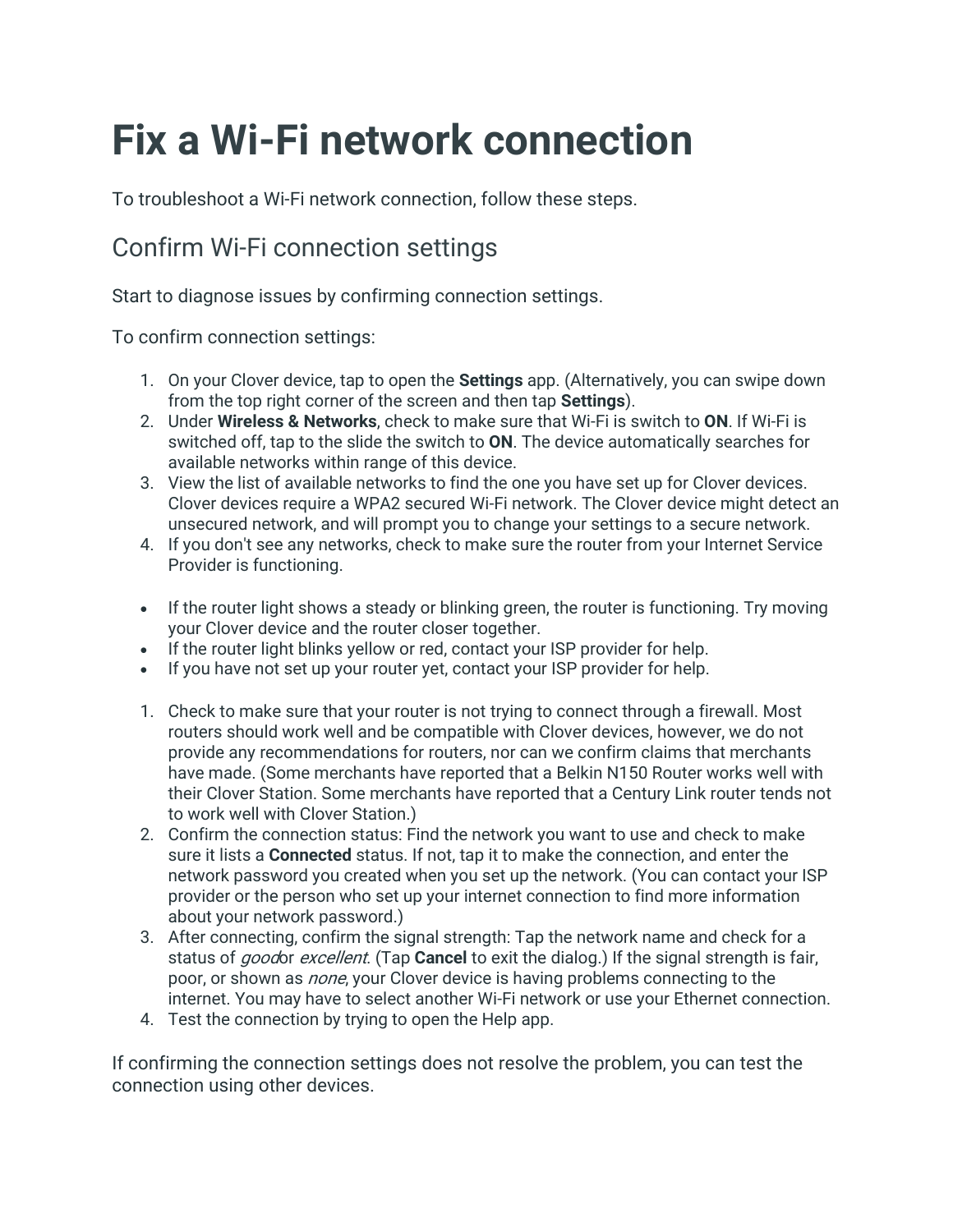Next: Connect through other devices

### Connect through other devices

After you confirm connection settings, you can try testing the connection itself by connecting through other devices.

To connect through other devices:

- 1. Using a smartphone or a laptop, try connecting to the same network as the one whose settings you just confirmed. Use the same password. If you can connect to your Wi-Fi through your smartphone or laptop, the network is functioning.
- 2. Test the connection from your smartphone or laptop by trying to open the Help app at help.clover.com.

If you cannot connect, then your network issues may lie with the router or network, and not with the Clover device. In that case, you should contact your ISP provider or your IT personnel.

Continue to the next section.

Next: Disconnect from unused networks

#### Disconnect from unused networks

After successful connection, you might still have inconsistent wireless internet performance. If so, other network connections might be interfering with your wireless connection. Clover recommends disconnecting from Internet networks your device does not use.

To disconnect from unused networks:

- 1. On your Clover device, tap to open the **Settings** app. (Alternatively, you can swipe down from the top right corner of the screen and then tap **Settings**).
- 2. If Bluetooth or Ethernet are enabled, tap to switch them off. (If your primary connection method is Wi-Fi, disable Ethernet to ensure that Clover devices connect through your primary connection method).
- 3. Tap **Wi-Fi**.
- 4. Tap to start disconnecting the first Wi-Fi connection that is not your dedicated Clover internet network.
- 5. In the dialog box, tap **Forget** to ignore the network.
- 6. Repeat the disconnection sequence for each network. This ensures that the Clover device only tries to connect to the Internet through the designated Clover Internet network.

Next: Reboot the device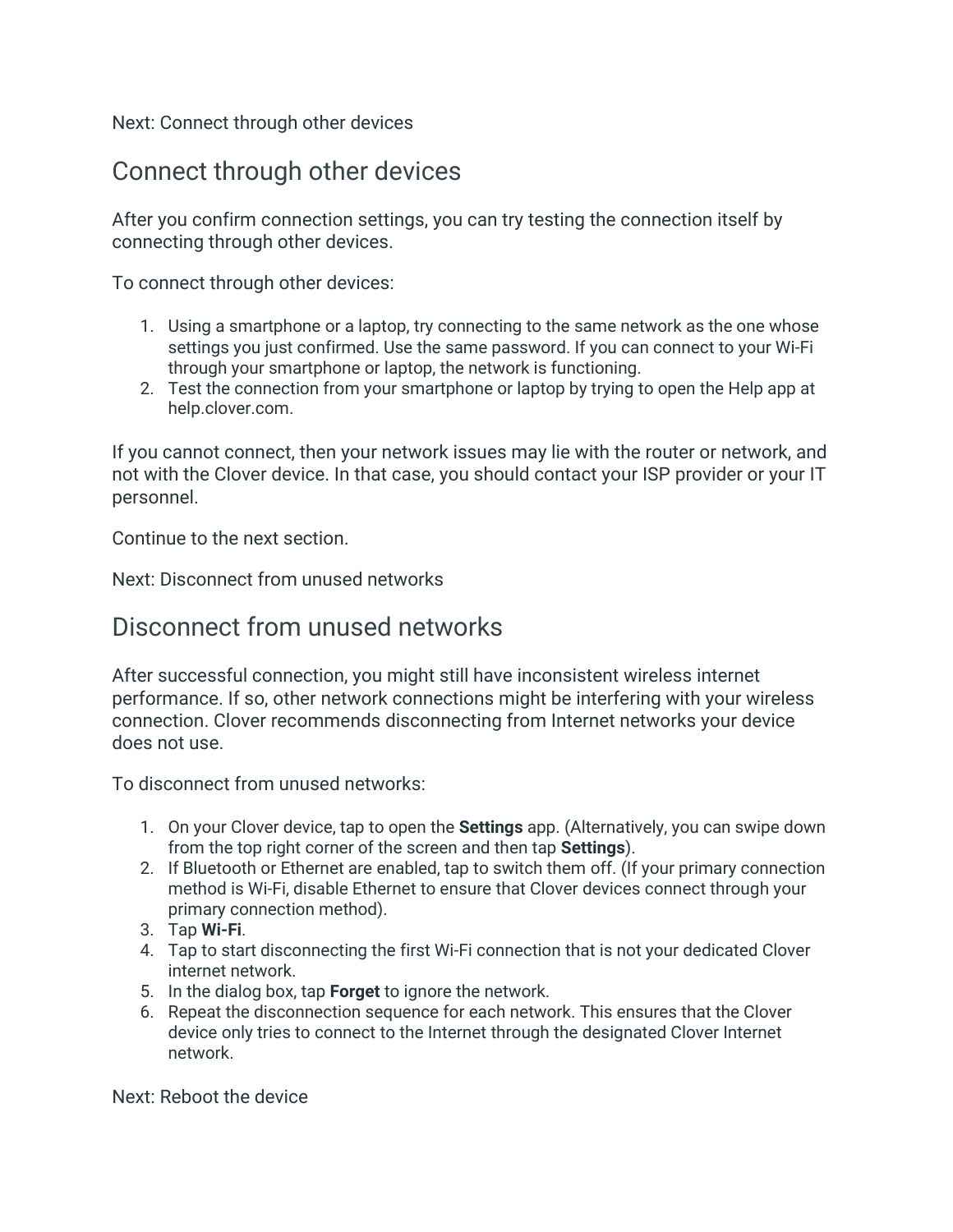## Reboot the device

Reboot the device to properly reconnect to the internet and fix signal interruptions.

Consider these reasons to reboot:

- If you changed your network settings, but the device does not recognize the new settings
- If your Clover device is working over the network, but showing signs of random dropout of the network signal
- If your Wi-Fi works with some devices and not with others

If the Clover device has a hardwired (Ethernet cable) connection directly to the modem, make sure the Ethernet setting is turned **OFF**. This eliminates confusion in the Clover operating system over which network signal to use.

Next: Improve performance

### Improve performance

In order to properly process transactions, your network must both be stable and have sufficient bandwidth. Unstable networks can cause transactions to temporarily halt, causing the network connection to *time out*and disconnect because the network waited too long for a response. Poor connections can also prevent devices from efficiently synchronizing with each other.

Here are some ways you can improve performance:

- Whenever possible, use your own Internet Service Provider (ISP) rather than a shared network.
- Minimize other high-traffic activity on your local network by limiting traffic such as streaming music or videos. (Use a different network for those.)
- Increase the bandwidth on the local network to minimize disruption of the Clover's communication and processing by reducing the number of other devices connected. The local bandwidth varies based on the number of devices connected to your network and the volume of transactions they normally process.
- Use a recommended hard-wired (Ethernet cable) high-speed Internet connection, such as DSL or cable, rather than a hotspot. This applies particularly if you plan to use more than one Clover device or any peripheral equipment such as a Kitchen Printer.
- Limit the use of hotspot network connections because they can limit the bandwidth required for normal Clover communication. If you plan to use a hot spot, it should be dedicated for Clover use. (Use another hotspot for other Internet needs).

## Still having issues?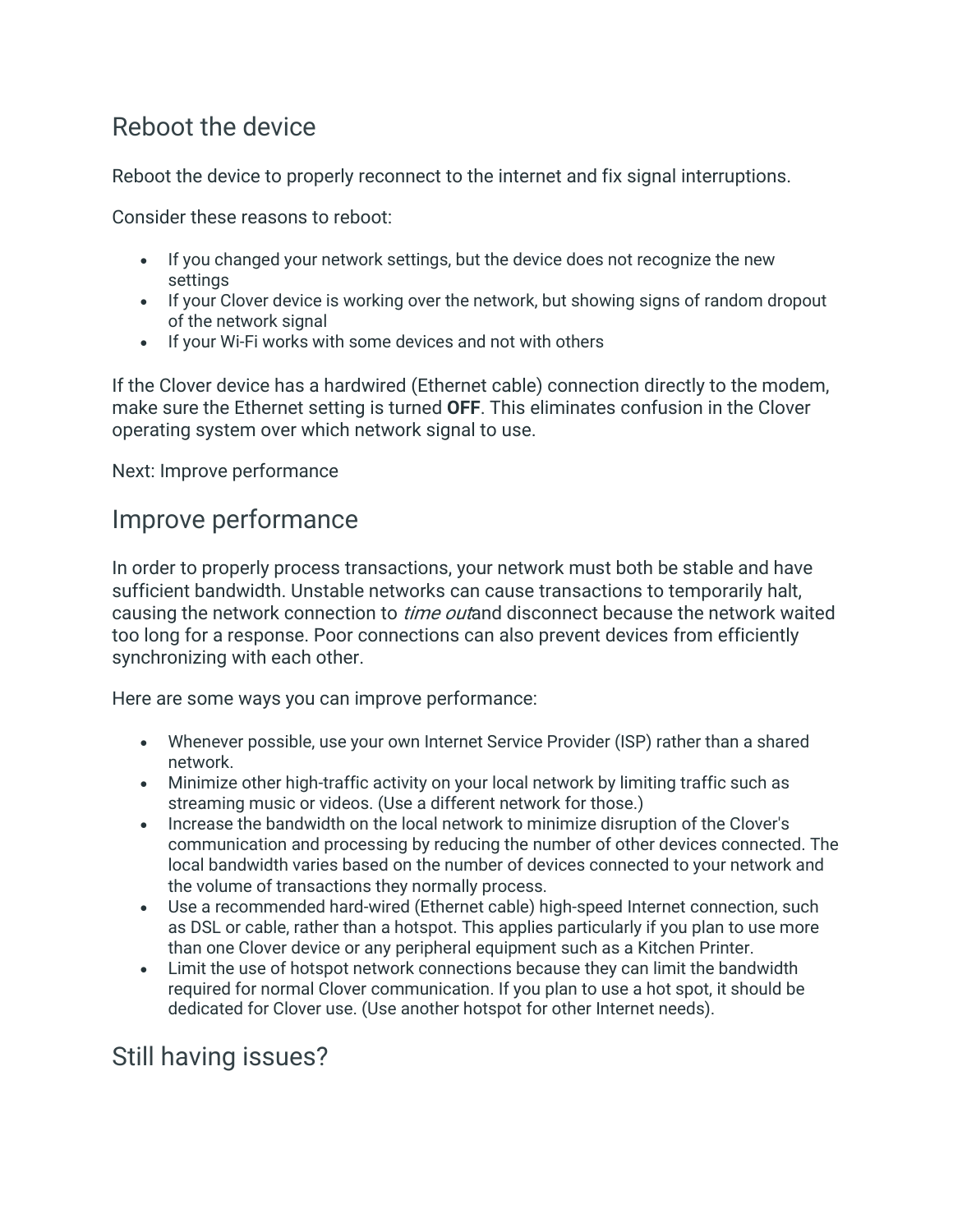If you are still having connection issues, contact Support by tapping or clicking **Call Me** from the device or your Clover Web Dashboard.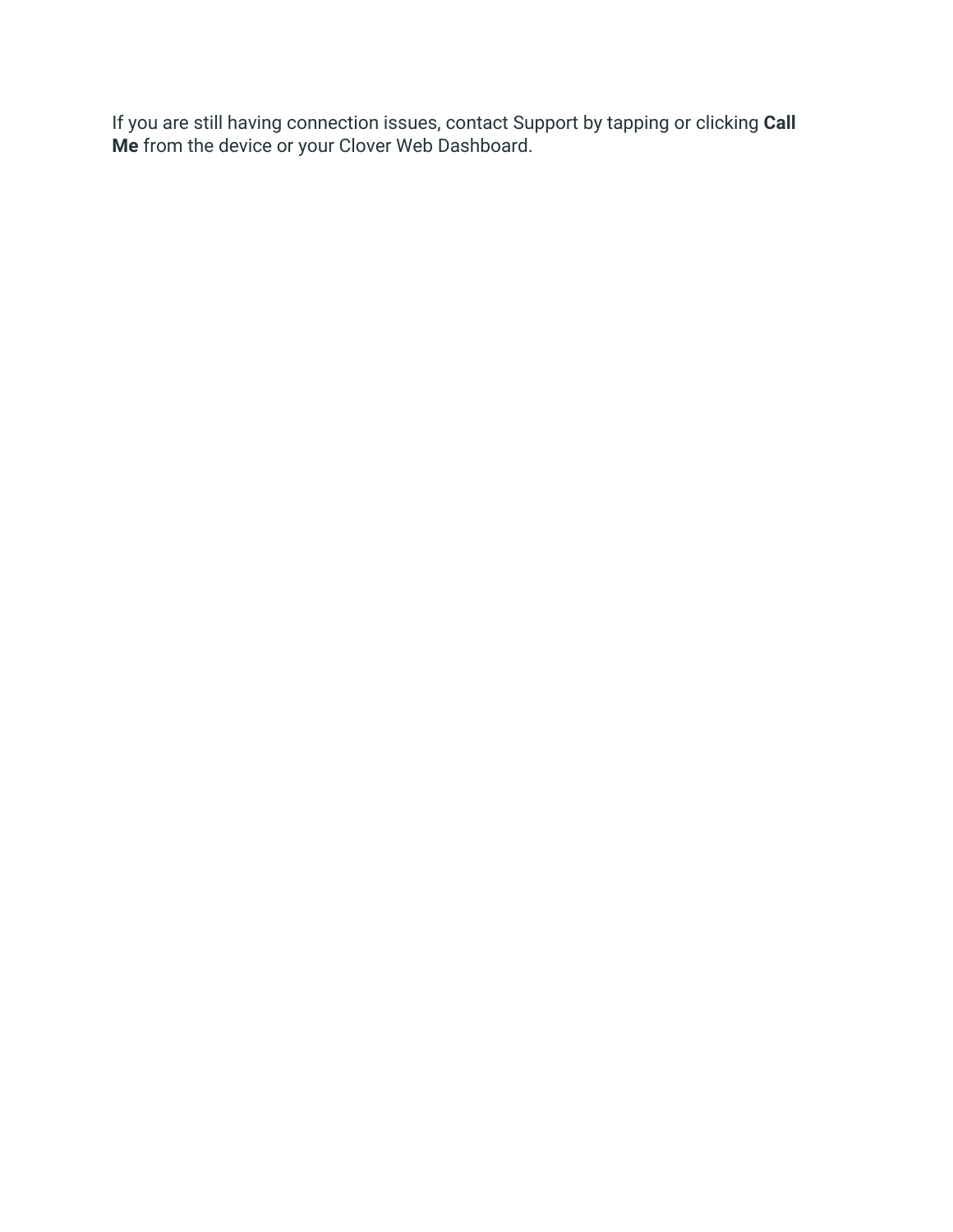# **Fix an Ethernet network connection**

To troubleshoot an Ethernet network connection, follow these steps.

## Confirm Ethernet connection settings

Start to diagnose issues by confirming connection settings.

To confirm connection settings:

- 1. On your Clover device, open the **Settings** app. (Alternatively, you can swipe down from the top right corner of the screen and then tap **Settings**).
- 2. Under **Wireless & Networks**, check to make sure that **Ethernet** is selected. If it is not selected, tap to switch it to **ON**.
- 3. Check to make sure that the Wi-Fi slider above it is switched to **OFF**. A Clover Mini or Clover Station will automatically connect to a known wireless network. Turning off the Wi-Fi connection forces the Clover device to connect via your Ethernet cable.
- 4. Tap the **Ethernet** tab. The Clover device loads network information for this device, including the MAC address, IP address, a Proxy settings option, and the network name and connection status.
- 5. Confirm the connection: If the device was able to connect, you'll see a message confirming successful Ethernet connection.
- 6. Confirm the IP (Internet Protocol) type. You can contact your ISP (Internet Service Provider) for information about static and dynamic IP connections. You might also need this additional information to complete the IP settings: Gateway, Subnet Mask, DNS1 and DNS2.
	- If the network uses a dynamic IP to connect, make sure **DHCP** is selected.
	- If the network uses a static IP to connect, make sure **Static** is selected and that the Static-specific fields are correctly filled out.
- 7. Check for proxy server settings. Proxy server settings can interfere with the Ethernet connection. We recommend removing them to avoid problems:
	- Tap the **Proxy Settings** option.
	- Clear the Proxy Settings fields.
	- Tap **Done** to accept changes.
- 8. To test that the Clover device is properly connected to the network via Ethernet:
	- Tap to return to the **Home** screen.
		- Tap the **Help** app icon.

If the **Help** app loads and you can tap links to access content on Clover Help, then the Clover device is connected to the Internet.

Next: Disconnect from unused networks

### Disconnect from unused networks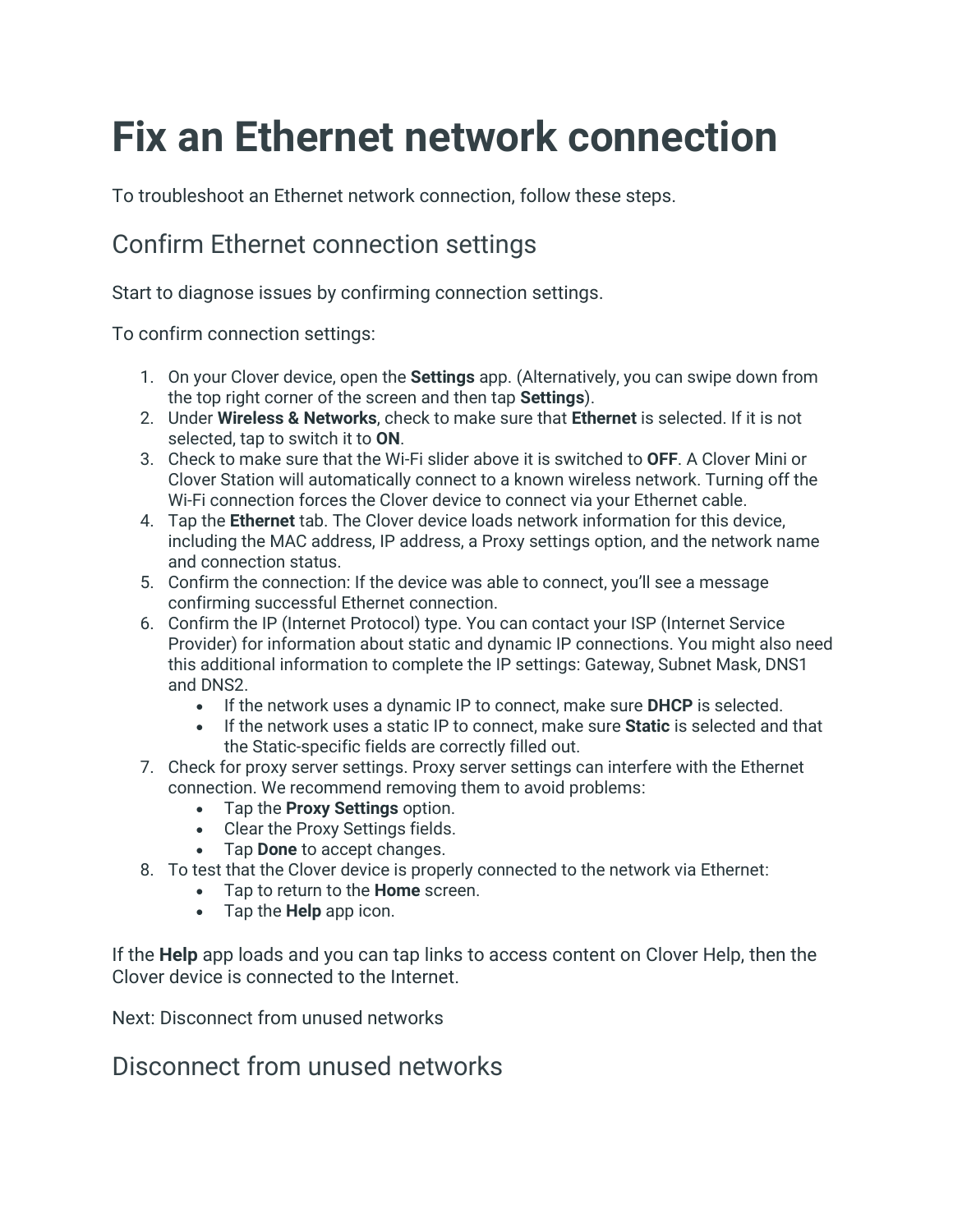After successful connection, you might still have inconsistent wireless internet performance. If so, other network connections might be interfering with your Ethernet connection. Clover recommends disconnecting from internet networks your device does not use.

To disconnect from unused networks:

- 1. On your Clover device, tap to open the **Settings** app. (Alternatively, you can swipe down from the top right corner of the screen and then tap **Settings**).
- 2. Disable any secondary internet connections. If Bluetooth or Wi-Fi are enabled, tap to switch them off. Disabling your Wi-Fi ensures that your Clover device connects through your primary and most stable connection.

Next: Reboot the device

## Reboot the device

Reboot the device to properly reconnect to the internet and fix signal interruptions.

Consider these reasons to reboot:

- If you changed your network settings but the device does not yet recognize the new settings
- If your Clover device is working over the network, but showing signs of random dropout of the network signal
- If your Ethernet works with some devices and not with others

Next: Improve performance

### Improve performance

In order to properly process transactions, your network must be both stable and have sufficient bandwidth. Unstable networks can cause transactions to temporarily halt, causing the network connection to *time out*and disconnect because the network waited too long for a response. Poor connections can also prevent devices from efficiently synchronizing with each other.

Here are some ways you can improve performance:

- Whenever possible, use your own Internet Service Provider rather than using a shared network.
- Minimize other high-traffic activity on your local network by limiting traffic such as streaming music or videos. (Use a different network for those.)
- Increase the bandwidth on the local network to minimize disruption of the Clover's communication and processing by reducing the number of other connected devices. The